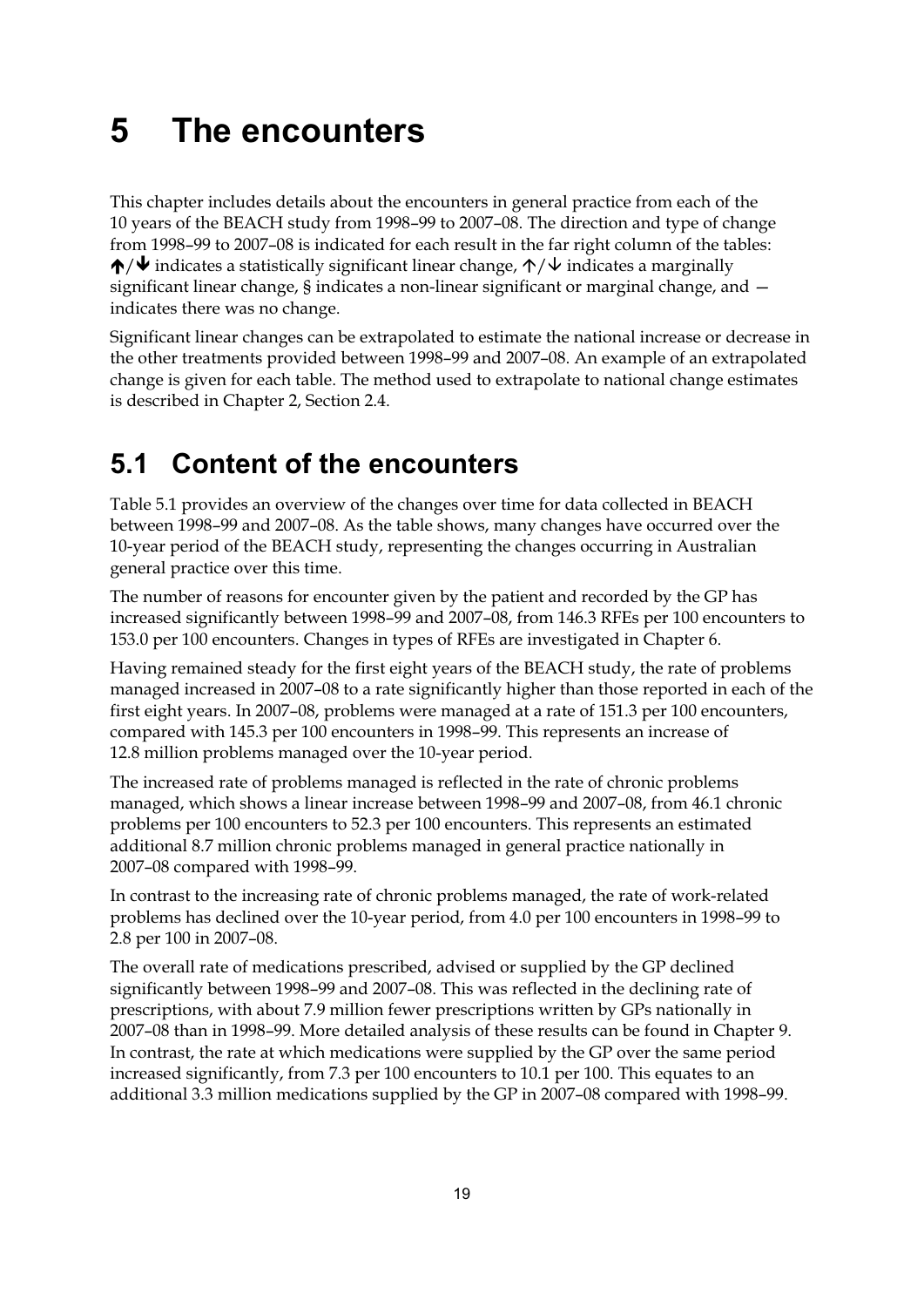Other areas that demonstrated an increase over time included procedures, overall referrals, pathology and imaging orders, and orders for other investigations (Table 5.1). These changes are reported in more detail in their respective chapters.

As a proportion of all Medicare/DVA-claimable encounters recorded in BEACH, long surgery consultations have increased, from 7.7% in 1998–99 to 9.9% in 2007–08 (Table 5.2). Home visits have decreased as a proportion of MBS-claimable encounters, from 1.9% in 1998–99 to 1.0% in 2007–08*.* This equates to approximately 880,000 fewer home visits in 2007–08 than 10 years earlier.

In the subsample study for length of consultation that included start and finish times for A1 Medicare/DVA-claimable encounters, there was no significant change in length of consultation between 2000–01 and 2007–08 at a mean length of 14.8 minutes, and median length of 13.0 minutes. There was also no significant change in consultation length when all encounters with a GP Medicare item number were considered over time, with the mean length equalling 14.9 minutes in 2000–01, and 15.1 minutes in 2007–08 (Table 5.3).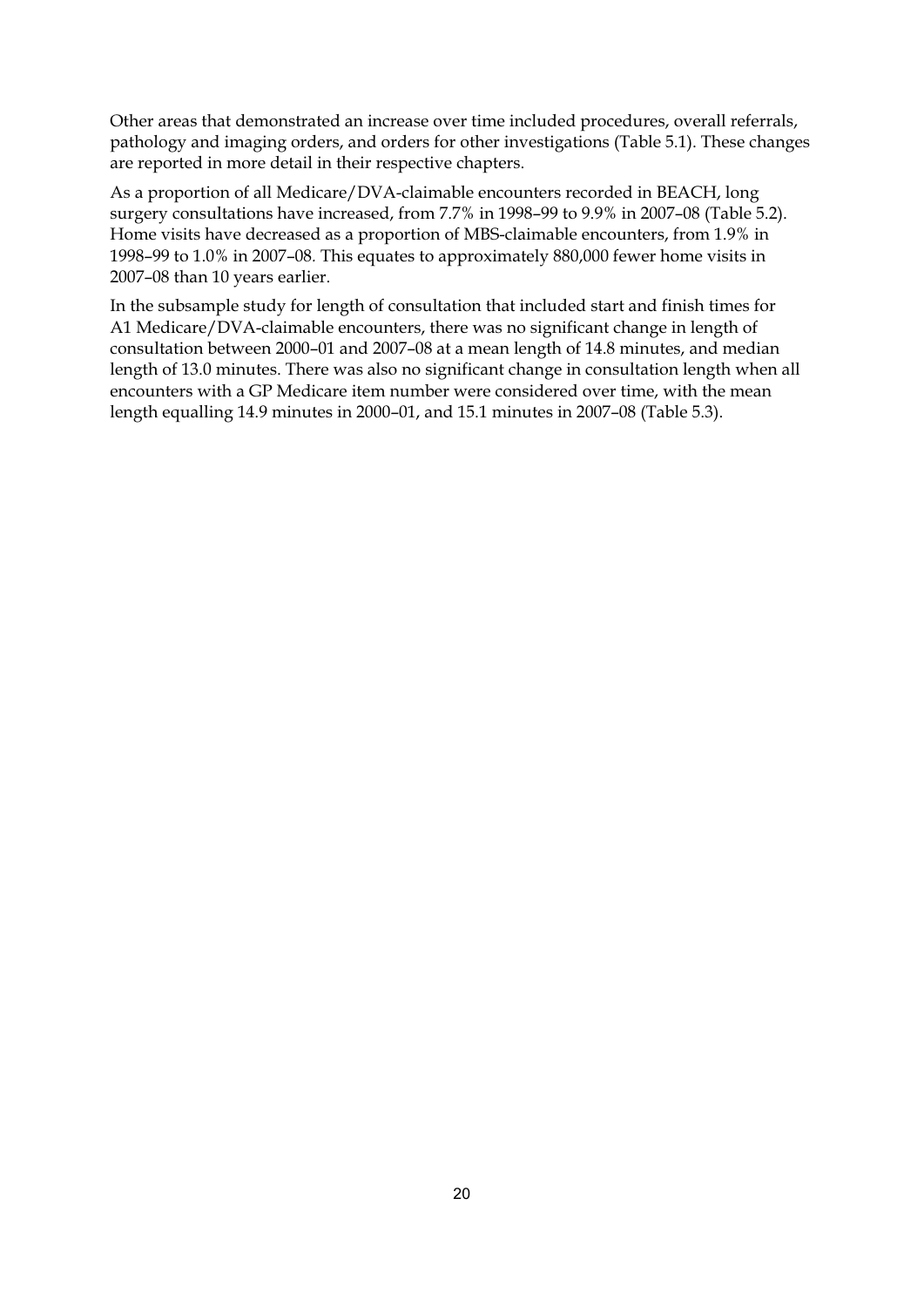Table 5.1: Summary of morbidity and management, summary of annual results, BEACH, 1998-99 to 2007-08 **Table 5.1: Summary of morbidity and management, summary of annual results, BEACH, 1998–99 to 2007–08** 

|                       |                         |                                                                |                              |                            |                                    | Rate per 100 encounters (95% CI) |                                 |                                 |                                 |                            |                                                              |
|-----------------------|-------------------------|----------------------------------------------------------------|------------------------------|----------------------------|------------------------------------|----------------------------------|---------------------------------|---------------------------------|---------------------------------|----------------------------|--------------------------------------------------------------|
|                       | 1998-99                 | 1999-00                                                        | $2000 - 01$                  | $2001 - 02$                | $2002 - 03$                        | 2003-04                          | $2004 - 05$                     | 2005-06                         | 2006-07                         | 2007-08                    | $\begin{matrix} \bar{\mathbf{e}} \\ \mathbf{+} \end{matrix}$ |
| Variable              | $(n = 96, 901)$         | $(n = 104, 856)$                                               | 307<br>$(n = 99$             | $(n = 96, 973)$            | $(n = 100, 987)$                   | $(n = 98, 877)$                  | $(n = 94, 386)$                 | $(n = 101, 993)$                | $(n = 91,805)$                  | $(n = 95,898)$             | →                                                            |
| Reasons for encounter | 146.3                   | $(144.6 - 148.0)$ $(146.7 - 150.2)$ $(149.2 - 152.8)$<br>148.5 | 151.0                        | $(147.4 - 150.9)$<br>149.2 | $(149.0 - 152.7)$<br>150.9         | $(148.4 - 152.0)$<br>150.2       | $(147.8 - 151.5)$<br>149.6      | $(148.4 - 152.2)$<br>150.3      | $(148.9 - 152.7)$<br>150.8      | $(151.1 - 154.8)$<br>153.0 |                                                              |
| Problems managed      | 145.3                   | $(143.5 - 147.2)$ $(144.9 - 148.6)$ $(142.8 - 146.3)$<br>146.7 | 144.5                        | $(141.7 - 145.2)$<br>143.4 | $(143.0 - 146.8)$<br>144.9         | $(144.4 - 148.2)$<br>146.3       | $(143.6 - 147.4)$<br>145.5      | $(144.2 - 148.2)$<br>146.2      | $(146.4 - 150.6)$<br>148.5      | $(149.2 - 153.4)$<br>151.3 |                                                              |
| New problems          | $(53.0 - 56.0)$<br>54.5 | $(43.6 - 46.9)$<br>45.3                                        | $(45.7 - 49.0)$<br>47.4      | $(53.8 - 56.5)$<br>55.1    | $(55.6 - 58.3)$<br>57.0            | $(54.5 - 57.3)$<br>55.9          | $(53.8 - 56.5)$<br>55.2         | $(55.5 - 58.2)$<br>56.9         | $(55.1 - 57.9)$<br>56.5         | $(56.3 - 59.1)$<br>57.7    |                                                              |
| Chronic problems      | $(44.5 - 47.6)$<br>46.1 | $47.2$<br>(45.5–49.0)                                          | $(45.4 - 48.5)$<br>47.0      | $(46.5 - 49.6)$<br>48.0    | $(46.1 - 49.4)$<br>47.8            | $(48.7 - 52.1)$<br>50.4          | $(48.7 - 52.1)$<br>50.4         | $(48.8 - 52.5)$<br>50.6         | $(50.1 - 53.4)$<br>51.8         | $(50.4 - 54.1)$<br>52.3    |                                                              |
| Work-related          | $4.0$<br>(3.7–4.3)      | $(2.9 - 3.5)$<br>3.2                                           | $(3.1 - 3.5)$                | $(2.7 - 3.2)$<br>3.0       | $\sum_{k=1}^{N}$                   | $\frac{\lambda}{2}$              | $(2.8 - 3.5)$<br>$\frac{3}{1}$  | $(2.6 - 3.1)$<br>2.8            | $(2.6 - 3.1)$<br>2.9            | $(2.6 - 3.1)$<br>2.8       |                                                              |
| Medications           |                         | $109.7$ $100.7$ $100.1$ $101.4$                                | $108.2$<br>$(105.7 - 110.6)$ | $(102.2 - 106.9)$<br>104.5 | $(101.4 - 106.2)$<br>103.8         | $(102.1 - 106.7)$<br>104.4       | $(99.3 - 103.8)$<br>101.5       | $(101.8 - 107.0)$<br>104.4      | $(99.2 - 103.9)$<br>101.5       | $(100.3 - 105.0)$<br>102.7 |                                                              |
| Prescribed            | $(91.2 - 96.1)$<br>93.6 | $(91.5 - 96.2)$<br>93.8                                        | $92.3$<br>$(89.9-94.7)$      | $(85.6 - 90.4)$<br>88.0    | $(81.8 - 86.9)$<br>84.3            | $(83.6 - 88.5)$<br>86.0          | $(81.2 - 85.5)$<br>83.4         | $(83.3 - 88.4)$<br>85.8         | $(81.0 - 85.5)$<br>83.3         | $(80.3 - 84.6)$<br>82.4    |                                                              |
| GP-supplied           | $7.3$<br>(6.5–8.1)      | $(6.0 - 7.7)$                                                  | $(5.9 - 7.9)$                | $7.6$<br>(6.6–8.7)         | $(8.0 - 10.6)$<br>$9.\overline{3}$ | $(7.6 - 9.6)$<br>8.6             | $(7.3 - 8.8)$<br>$\overline{8}$ | $(8.2 - 9.5)$<br>8.8            | $(8.2 - 9.6)$<br>$\frac{8}{3}$  | $(9.5 - 10.7)$<br>10.1     |                                                              |
| Advised OTC           | $(8.1 - 9.5)$<br>8.8    | $(8.7 - 10.1)$<br>9.4                                          | $(8.2 - 9.7)$                | $(8.2 - 9.6)$<br>8.9       | $(9.3 - 11.1)$<br>10.2             | $(9.0 - 10.5)$<br>9.8            | $(9.2 - 10.9)$<br>10.1          | $(9.0 - 10.5)$<br>$\frac{8}{9}$ | $(8.7 - 10.1)$<br>$\frac{4}{9}$ | $(9.3 - 10.9)$<br>10.1     |                                                              |
| Other treatments      | $(41.3 - 45.1)$<br>43.2 | $(44.1 - 47.8)$<br>46.0                                        | $(47.1 - 51.7)$<br>49.4      | $(49.5 - 54.2)$<br>51.9    | $(49.3 - 54.3)$<br>51.8            | $(48.9 - 53.8)$<br>51.4          | $(52.1 - 57.3)$<br>54.7         | $(41.5 - 45.8)$<br>43.6         | $(42.3 - 47.0)$<br>44.7         | $(48.9 - 53.6)$<br>51.2    |                                                              |
| Clinical              | $(29.7 - 33.0)$<br>31.4 | $(31.8 - 35.2)$<br>33.5                                        | $(35.1 - 39.3)$<br>37.2      | $(36.1 - 40.1)$<br>38.1    | $(35.0 - 39.4)$<br>37.2            | $(34.5 - 38.8)$<br>36.6          | $(37.1 - 41.4)$<br>39.2         | $(27.3 - 31.1)$<br>29.2         | $(27.6 - 31.4)$<br>29.5         | $(32.5 - 36.5)$<br>34.5    | w                                                            |
| Procedural            | $11.8$<br>$(11.2-12.5)$ | $(11.9 - 13.0)$<br>12.5                                        | $12.2$<br>$(11.6-12.8)$      | $(13.1 - 14.5)$<br>13.8    | $(13.9 - 15.3)$<br>14.6            | $(14.0 - 15.5)$<br>14.7          | $(14.6 - 16.4)$<br>15.5         | $(13.7 - 15.1)$<br>14.4         | $(14.4 - 16.0)$<br>15.2         | $(15.9 - 17.5)$<br>16.7    |                                                              |

21

*(continued)*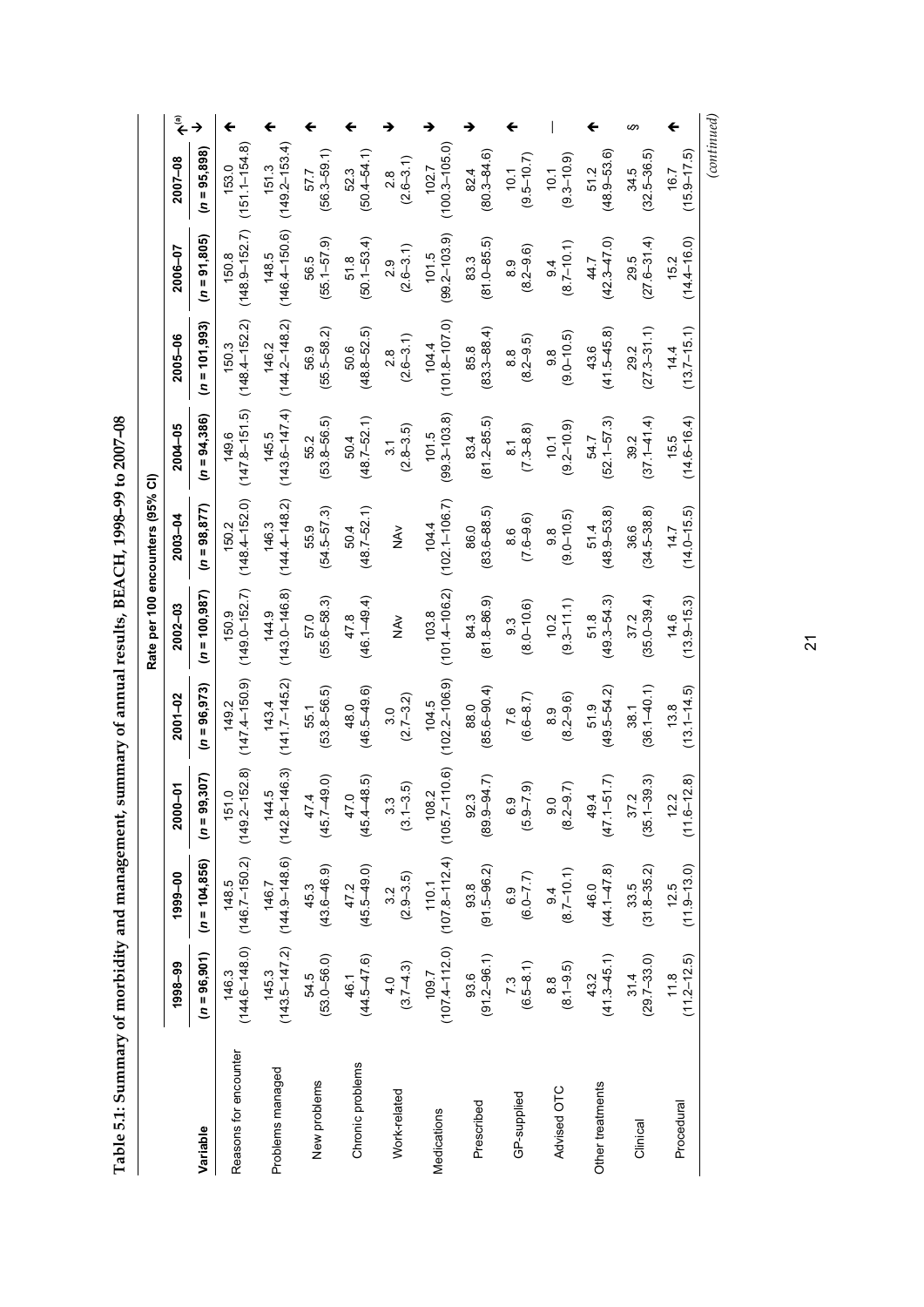**Table 5.1 (continued): Summary of morbidity and management, summary of annual results, BEACH, 1998–99 to 2007–08**  Table 5.1 (continued): Summary of morbidity and management, summary of annual results, BEACH, 1998-99 to 2007-08

|                                                                                                                                                                                                                   |                                  |                                   |                                       |                                 | Rate per 100 encounters (95% CI)  |                                |                              |                                 |                                  |                                   |                        |
|-------------------------------------------------------------------------------------------------------------------------------------------------------------------------------------------------------------------|----------------------------------|-----------------------------------|---------------------------------------|---------------------------------|-----------------------------------|--------------------------------|------------------------------|---------------------------------|----------------------------------|-----------------------------------|------------------------|
|                                                                                                                                                                                                                   | 1998-99                          | 1999-00                           | 2000-01                               | $2001 - 02$                     | $2002 - 03$                       | 2003-04                        | 2004-05                      | 2005-06                         | 2006-07                          | 2007-08                           | $\widetilde{\epsilon}$ |
| Variable                                                                                                                                                                                                          | $(n = 96, 901)$                  | $(n = 104, 856)$                  | $(n = 99, 307)$                       | $(n = 96, 973)$                 | $(n = 100, 987)$                  | $(n = 98, 877)$                | $(n = 94, 386)$              | $(n = 101, 993)$                | $(n = 91, 805)$                  | $(n = 95,898)$                    |                        |
| Referrals                                                                                                                                                                                                         | $(10.7 - 11.6)$<br>11.1          | $(10.7 - 11.6)$<br>11.1           | $(10.0 - 10.8)$<br>10.4               | $(10.1 - 10.9)$<br>10.5         | $(10.7 - 11.6)$<br>111            | $(11.1 - 12.1$<br>11.6         | $(11.1 - 12.0)$<br>11.5      | $(11.5 - 12.5)$<br>12.0         | $(11.7 - 12.7)$<br>12.2          | $(2.0 - 13.0)$<br>12.5            |                        |
| Specialist                                                                                                                                                                                                        | $(7.1 - 7.7)$<br>7.4             | $(7.0 - 7.6)$                     | $(7.1 - 7.7)$<br>4<br>r.              | $(7.0 - 7.6)$<br>7.3            | $(7.3 - 8.0)$<br>7.7              | $(7.5 - 8.2)$<br>79            | $(7.4 - 8.0)$<br>7.7         | $(7.8 - 8.5)$<br>$\frac{2}{8}$  | $(7.7 - 8.4)$<br>$\frac{0}{8}$   | $(7.6 - 8.3)$<br>$\frac{0}{8}$    | ഗ                      |
| Allied health services                                                                                                                                                                                            | $(2.8 - 3.2)$<br>3.0             | $(2.9 - 3.3)$<br>$\overline{3}$ . | $(2.2 - 2.5)$                         | $(2.1 - 2.4)$<br>2.3            | $(2.3 - 2.7)$<br>2.5              | $(2.4 - 2.8)$<br>2.6           | $(2.5 - 2.9)$<br>2.7         | $(2.7 - 3.1)$<br>2.9            | $(2.9 - 3.3)$<br>$\overline{3}$  | $(3.2 - 3.7)$<br>3.4              | ဖာ                     |
| Hospital                                                                                                                                                                                                          | $(0.6 - 0.8)$                    | $(0.6 - 0.8)$<br>$\overline{C}$   | $(0.5$<br>$(0.4 - 0.6)$               | $(0.4 - 0.5)$<br>$\overline{0}$ | $(0.5 - 0.6)$<br>0.6              | $(0.5 - 0.6)$<br>0.6           | $(0.4 - 0.5)$<br>0.5         | $(0.3 - 0.4)$<br>$\overline{0}$ | $(0.3 - 0.5)$<br>0.4             | $(0.3 - 0.5)$<br>0.4              |                        |
| Emergency department                                                                                                                                                                                              | $(0.0 - 0.1)$<br>$\overline{0}$  | $(0.1 - 0.1)$<br>$\overline{0}$ . | $(0.1 - 0.1)$                         | $(0.1 - 0.2)$<br>$\overline{0}$ | $(0.1 - 0.2)$<br>$\overline{0}$   | $(0.1 - 0.2)$<br>0.2           | $(0.1 - 0.2)$<br>0.2         | $(0.2 - 0.2)$<br>0.2            | $(0.1 - 0.2)$<br>0.2             | $(0.2 - 0.3)$<br>$0.\overline{2}$ |                        |
| Other referrals/other<br>medical services <sup>(b)</sup>                                                                                                                                                          | $(0.0 - 0.0)$<br>$0.0^{\dagger}$ | $(0.0 - 0.0)$<br>$0.0^{\dagger}$  | $0.2$<br>(0.1-0.2)                    | $(0.3 - 0.4)$<br>0.4            | $(0.2 - 0.3)$<br>$0.\overline{3}$ | $(0.4 - 0.5)$<br>0.4           | $(0.4 - 0.5)$<br>0.4         | $(0.3 - 0.4)$<br>0.4            | $(0.5 - 0.6)$<br>0.5             | $(0.4 - 0.6)$<br>0.5              |                        |
| Pathology <sup>(c)</sup>                                                                                                                                                                                          | ≧<br>NA∨                         | ≷<br>Z                            | $(28.4 - 30.9)$<br>29.7               | $(29.7 - 32.4)$<br>31.0         | $(31.5 - 34.4)$<br>32.9           | $(33.7 - 36.7)$<br>35.2        | $(35.2 - 38.2)$<br>36.7      | $(36.9 - 40.3)$<br>38.6         | $(40.7 - 44.2)$<br>42.4          | $(41.3 - 45.0)$<br>43.2           |                        |
| Imaging <sup>(d)</sup>                                                                                                                                                                                            | $\frac{5}{2}$                    | VA<br>Z                           | $(7.3 - 8.0)$<br>$\overline{ }$       | $(7.6 - 8.2)$<br>7.9            | $(8.2 - 9.0)$<br>8.6              | $(7.8 - 8.6)$<br>$\frac{2}{8}$ | $(8.0 - 8.6)$<br>8.3         | $(8.4 - 9.2)$<br>$\frac{8}{8}$  | $(8.6 - 9.3)$<br>9.0             | $(9.2 - 9.9)$<br>9.5              |                        |
| Other investigations <sup>(d)</sup>                                                                                                                                                                               | $rac{8}{5}$                      | ≷<br>Z                            | $(0.5 - 0.7)$<br><u>(၀</u><br>$\circ$ | $(0.8 - 1.0)$<br>$\frac{0}{2}$  | $(0.9 - 1.1)$<br>$\frac{0}{1}$    | $(1.0 - 1.1)$<br>$\frac{0}{1}$ | $(1.0 - 1.2)$<br>$\tilde{=}$ | $(0.9 - 1.1)$<br>$\frac{1}{2}$  | $(1.0 - 1.2)$<br>$\tilde{\cdot}$ | $(0.9 - 1.1)$<br>$\frac{0}{1}$    |                        |
| (a) The direction and twe of change is indicated for each result: ArV indicates a statistically significant change. § indicates a nor-linear significant or marginal change, and — indicates there was no change. |                                  |                                   |                                       |                                 |                                   |                                |                              |                                 |                                  |                                   |                        |

של (ב) חיים של היים של השומש השל המשלמים של היים של היים של השלמש השלמש של השלמים של היים של היים של היים של ה<br>(b) Other referrals and other medical services have been reported together for comparability. The 'other medic  $\bm{\psi}$  indicates a statistically significant change, § indicates a non-linear significant or marginal change, and — indicates there was no change. (a) The direction and type of change is indicated for each result:  $\spadesuit$ 

(b) Other referrals and other medical services have been reported together for comparability. The 'other medical services' group was introduced in 2003–04. Previously these were grouped with 'other referrals'. In the third year of BEACH, the data collection and data coding system for pathology changed. Changes over time are calculated using the 2000-01 data to ensure comparability. (c) In the third year of BEACH, the data collection and data coding system for pathology changed. Changes over time are calculated using the 2000–01 data to ensure comparability.

In the first 2 years 'imaging' and 'other investigations' were grouped and reported together. (d) In the first 2 years 'imaging' and 'other investigations' were grouped and reported together.

Rates are reported to one decimal place. This indicates that the rate is < 0.05 per 100 encounters. Rates are reported to one decimal place. This indicates that the rate is < 0.05 per 100 encounters.  $\widehat{c}$   $\widehat{c}$   $\rightarrow$ 

Note: CI-confidence interval; NAv-not available; OTC-over-the-counter. *Note:* CI—confidence interval; NAv—not available; OTC—over-the-counter.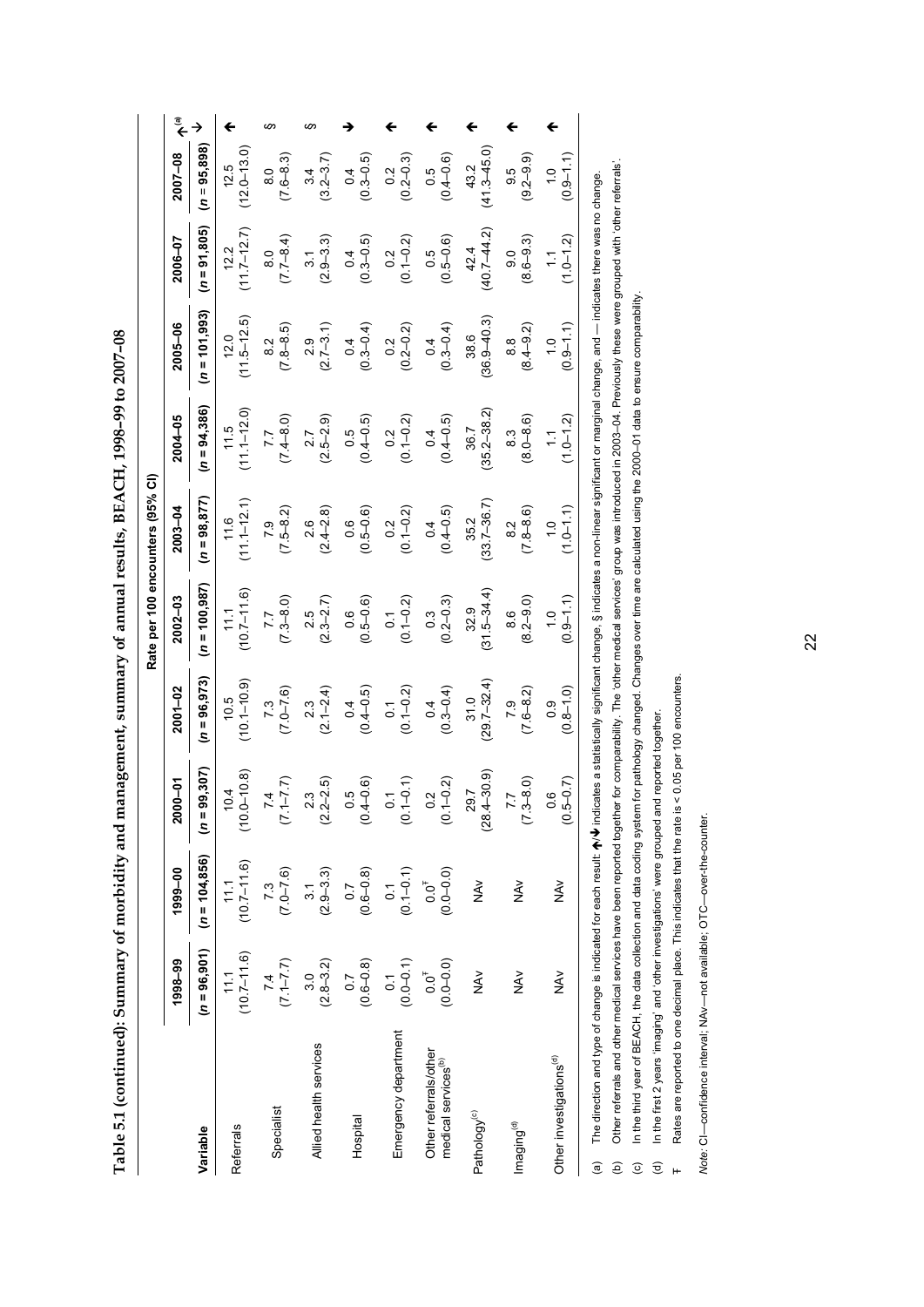| commodel control international<br>I                         |
|-------------------------------------------------------------|
|                                                             |
| <b>The Second Second Second Second Second</b>               |
| $-2$<br>-<br> <br> <br>l                                    |
| $\overline{\phantom{a}}$<br>I<br>$\Gamma_2$ $\Gamma_3$<br>I |

|                                                                                                                                                                                                                                                                                                                                                                                                                                                                                                                           |                        |                                                   |                                                           |                                   |                                   |                                  | Percentage distribution of Medicare/DVA-claimable encounters (95% CI) |                                                 |                                                   |                                   |                    |
|---------------------------------------------------------------------------------------------------------------------------------------------------------------------------------------------------------------------------------------------------------------------------------------------------------------------------------------------------------------------------------------------------------------------------------------------------------------------------------------------------------------------------|------------------------|---------------------------------------------------|-----------------------------------------------------------|-----------------------------------|-----------------------------------|----------------------------------|-----------------------------------------------------------------------|-------------------------------------------------|---------------------------------------------------|-----------------------------------|--------------------|
| <b>MBS/DVA consultation</b>                                                                                                                                                                                                                                                                                                                                                                                                                                                                                               | 1998-99                | 1999-00                                           | <b>PO-000</b><br>ম                                        | $2001 - 02$                       | 2002-03                           | $2003 - 04$                      | $2004 - 05$                                                           | 2005-06                                         | 2006-07                                           | 2007-08                           | $\hat{\mathbf{t}}$ |
| category                                                                                                                                                                                                                                                                                                                                                                                                                                                                                                                  | $(n = 82, 816)$        | $(n = 93,698)$                                    | $(n = 82, 113)$                                           | $(n = 84, 196)$                   | $(n = 89,068)$                    | $(n = 86, 244)$                  | $(n = 81,582)$                                                        | $(n = 89,011)$                                  | $(n = 79, 847)$                                   | $(n = 83, 376)$                   | →                  |
| Short surgery consultations                                                                                                                                                                                                                                                                                                                                                                                                                                                                                               | $(1.3-1.7)$            | $(1.1 - 1.8)$                                     | $\begin{array}{c} 1.6 \\ -3 - 2.0 \end{array}$<br>$\circ$ | $(0.9 - 1.3)$<br>$\tilde{\cdot}$  | $(1.0 - 1.4)$                     | $(0.9 - 1.4)$<br>$\frac{1}{2}$   | $(0.8 - 1.3)$                                                         | $(0.8 - 1.1)$                                   | $(0.9 - 1.4)$                                     | $(1.0-1.4)$                       |                    |
| Standard surgery<br>consultations                                                                                                                                                                                                                                                                                                                                                                                                                                                                                         | $846$<br>$(83.7-85.4)$ | $84.1$<br>$(83.2 - 84.9)$                         | $9 - 84.9$<br>83.9<br>(82)                                | $(83.1 - 85.0)$<br>84.1           | $81.8 - 83.9$<br>82.8             | $(81.2 - 83.6)$<br>82.4          | $(81.0 - 83.5)$<br>82.3                                               | $(82.7 - 84.7)$<br>83.7                         | $(82.4 - 84.3)$<br>83.4                           | $(80.1 - 83.3)$<br>82.1           |                    |
| Long surgery consultations                                                                                                                                                                                                                                                                                                                                                                                                                                                                                                | $7.7$<br>(7.1–8.3)     | $\begin{array}{c} 8.7 \\ (8.0 - 9.3) \end{array}$ | $\begin{array}{c} 8.8 \\ 2 - 9.5 \end{array}$<br>$\circ$  | $(8.0 - 9.3)$<br>$\overline{8.7}$ | $(8.9 - 10.2)$<br>9.6             | $(9.0 - 10.4)$<br>$\overline{6}$ | $(9.7 - 11.2)$<br>10.5                                                | $(9.1 - 10.5)$<br>$\frac{8}{9}$                 | $(9.3 - 10.6)$<br>10.0                            | $(9.2 - 10.5)$<br>9.9             |                    |
| Prolonged surgery<br>consultations                                                                                                                                                                                                                                                                                                                                                                                                                                                                                        | $(0.6$<br>(0.4–0.8)    | $(0.5 - 0.7)$                                     | $5 - 0.8$<br>$\overline{0}$ .<br>S                        | $(0.5 - 0.8)$<br>$\overline{0}$ . | $(0.6 - 0.9)$                     | $(0.6 - 0.9)$                    | $(0.6 - 0.9)$                                                         | $\begin{array}{c} 0.7 \\ 0.5 - 0.8 \end{array}$ | $(0.5 - 0.7)$                                     | $(0.5 - 0.8)$                     |                    |
| Home visits                                                                                                                                                                                                                                                                                                                                                                                                                                                                                                               | $(1.7-2.2)$            | $(1.3-1.7)$                                       | (6, 1.5)                                                  | $(1.3 - 1.9)$<br>$\frac{6}{1}$    | $(1.1 - 1.6)$                     | $(1.0-1.8)$                      | $(0.8-1.2)$                                                           | $(0.9 - 1.5)$                                   | $(0.7 - 1.1)$<br>0.9                              | $(0.6 - 1.4)$<br>$\frac{0}{1}$    |                    |
| Hospital                                                                                                                                                                                                                                                                                                                                                                                                                                                                                                                  | $(0.3 - 0.6)$          | $0.5$<br>(0.3–0.7)                                | $1 - 0.3$<br>$0.\overline{2}$<br>$\circ$                  | $0.2$<br>(0.1–0.3)                | $0.4$<br>(0.2–0.6)                | $0.4$<br>$(0.3 - 0.5)$           | $(0.1 - 0.3)$<br>0.2                                                  | $0.2$<br>(0.1-0.3)                              | $(0.1 - 0.3)$<br>$0.\overline{2}$                 | $(0.1 - 0.2)$<br>0.2              |                    |
| Residential aged care<br>facility                                                                                                                                                                                                                                                                                                                                                                                                                                                                                         | $(0.7-1.1)$            | $(0.8 - 1.2)$<br>$\frac{0}{1}$                    | $.5 - 1.0$<br>$\overline{0}$ .7<br>$\circ$                | $(0.7-1.3)$                       | $(0.9 - 1.6)$                     | $(0.9-1.4)$                      | $(0.8-1.6)$                                                           | $(0.9 - 1.6)$                                   | $(1.3$<br>$(1.0-1.6)$                             | $(0.9 - 1.5)$<br>$\frac{2}{1}$    |                    |
| Chronic disease<br>management                                                                                                                                                                                                                                                                                                                                                                                                                                                                                             | $\frac{1}{2}$          | $\frac{4}{5}$                                     | $0 - 0.0$<br>$0.0^{\rm \bar{f}}$<br>$\circ$               | $(0.1 - 0.3)$<br>$\overline{C}$   | $0.1$<br>(0.1-0.1)                | $(0.1 - 0.2)$<br>$\overline{0}$  | $(0.1 - 0.2)$<br>0.2                                                  | $0.3$<br>(0.2–0.4)                              | $0.4$<br>(0.3–0.5)                                | $(0.4 - 0.6)$<br>0.5              |                    |
| Case conference                                                                                                                                                                                                                                                                                                                                                                                                                                                                                                           | $\frac{4}{2}$          | $\frac{4}{2}$                                     | $0 - 0.0$<br>$0.0^{\dagger}$<br>$\circ$                   | $(0.0 - 0.0)$<br>$0.0^{\dagger}$  | $(0.0 - 0.0)$<br>$0.0^{\dagger}$  | $(0.0 - 0.0)$<br>$0.0^{\dagger}$ | $(0.0 - 0.0)$<br>$0.0^{\dagger}$                                      | $(0.0 - 0.0)$<br>$0.0^{\dagger}$                | $(0.0 - 0.0)$<br>$0.0^{\dagger}$                  | $(0.0 - 0.0)$<br>$0.0^{\dagger}$  |                    |
| Health assessment                                                                                                                                                                                                                                                                                                                                                                                                                                                                                                         | $\frac{4}{2}$          | $(0.0 - 0.0)$<br>$0.0^{\dagger}$                  | $.1 - 0.1$<br>$\tilde{\circ}$<br>$\circ$                  | $0.1$<br>$(0.1 - 0.2)$            | $0.1$<br>(0.1-0.2)                | $0.2$<br>(0.1–0.2)               | $0.2$<br>(0.1–0.2)                                                    | $0.2$<br>(0.1-0.2)                              | $\begin{array}{c} 0.3 \\ (0.2 - 0.3) \end{array}$ | $(0.3 - 0.4)$                     |                    |
| Incentive payments                                                                                                                                                                                                                                                                                                                                                                                                                                                                                                        | $\frac{4}{2}$          | $\stackrel{\leq}{\geq}$                           | $\frac{4}{5}$                                             | $\frac{4}{2}$                     | $0.1$<br>(0.1-0.1)                | $(0.1 - 0.1)$<br>$\overline{0}$  | $(0.1 - 0.2)$<br>$\overline{0}$ .                                     | $(0.1 - 0.2)$<br>0.2                            | $(0.1 - 0.2)$<br>0.2                              | $(0.1 - 0.2)$<br>0.2              |                    |
| GP mental health care                                                                                                                                                                                                                                                                                                                                                                                                                                                                                                     | NAV                    | $\frac{2}{5}$                                     | $\frac{2}{2}$                                             | NA <sub>V</sub>                   | $(0.0 - 0.0)$<br>$\overline{0}$ . | $(0.0 - 0.0)$<br>$\overline{0}$  | $(0.0 - 0.0)$<br>0.0                                                  | $(0.0 - 0.0)$<br>$\overline{0}$ .0              | $(0.3 - 0.5)$<br>0.4                              | $(0.7 - 0.9)$<br>$0.\overline{8}$ |                    |
| Other items                                                                                                                                                                                                                                                                                                                                                                                                                                                                                                               | $2.4$<br>(2.1–2.7)     | $(2.0-2.6)$                                       | $0 - 3.0$<br>2.5<br>$\overline{\mathcal{C}}$              | $(1.9 - 3.0)$                     | $(1, 8 - 3.0)$                    | $(2.0 - 3.5)$<br>2.7             | $(1.7-3.4)$                                                           | $(1.3 - 1.8)$<br>$\frac{6}{1}$                  | $(1.1 - 1.7)$<br>$\frac{1}{4}$                    | $(1.5 - 2.4)$<br>2.0              | ဖာ                 |
| Wote: Includes encounters that were recorded as claimable through the Department of Veterans' Affairs (DVA). Cl—confidence interval; MBS—Medicare Benefits Schedule; NIA—not applicable; NAv—not available.<br>The direction and type of change is indicated for each result: $\bigwedge \bigvee$ indicates a statistically significant change, § indicates a non-linear significant or marginal change, and<br>Rates are reported to one decimal place. This indicates that the rate is < 0.05<br>$\widehat{\mathbf{e}}$ |                        |                                                   |                                                           | 100 encounters<br>per             |                                   |                                  |                                                                       |                                                 | indicates there was no change.                    |                                   |                    |

23